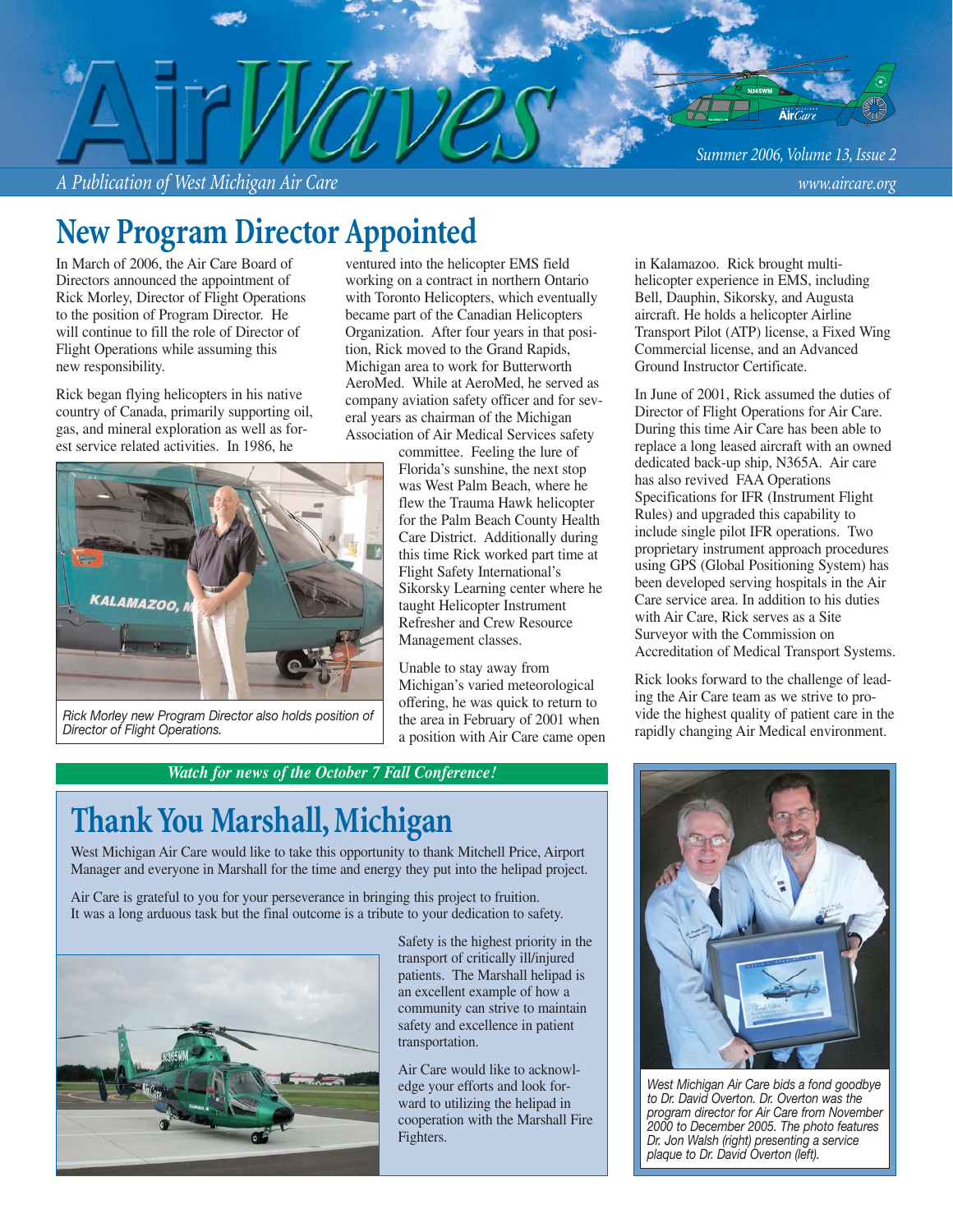# **"Voodoo Medicine" – A Trauma System Success Story**

"我们" "我们"

*– Dawn Johnston, RN*

Looking out the window of his hospital room at Select Specialty, 31-year-old Jacob Triebsch loves to watch the Air Care helicopter take off and land, but cannot recall his own flight with us on March 25, 2006.

"We were going to my nephew's wrestling match with my girlfriend, Lori Buys, and her daughter, McKenna," recalls Jacob. "I don't remember anything after leaving the house that day."

Jacob was one of the drivers in a two-vehicle collision one mile north of White Pigeon that left him with injuries so severe, he was not expected to live.

Chief Mike Heydon of Constantine Fire Department remembers responding to the accident. "White Pigeon Fire Department was there before us. The area was on the line between our coverage areas. We had to extricate the driver. The passengers were conscious."

"There was a lot of blood in the car," says paramedic, Michael Nemeth. "They had been Tboned by a pick-up truck and their car had come to rest within 5 feet from a nearby house. The car's front windows were blown out and the driver's door was pushed in 2-3 feet. The driver was lying across the front seat. I put in an oral airway and bagged him, then intubated him after he was extricated."

Lori and McKenna would require treatment for minor injuries, but Jacob's injuries were lifethreatening. He was flown by Air Care to Kalamazoo on a ventilator with obvious head, chest and abdominal trauma. Despite bilateral needle decompressions to his chest to improve his breathing and aggressive IV fluid therapy, Jacob's blood pressure was only 80/40 upon arrival at Bronson Hospital.

Dr. Mark Dittenbir received the patient in the Trauma and Emergency Center where his care was continued in earnest. Jacob was then admitted to the Trauma Care Unit and trauma surgeon, Dr. Sheldon Maltz. In addition to a brain injury, Jacob had fractures to his ribs, pelvis and face, as well as lacerated internal organs. Ultimately, he would need 6 chest tubes for his collapsed and bruised lungs and would undergo radiology procedures to stop his internal bleeding.

Dr. Maltz was also very concerned that Jacob's aorta, the large artery near the heart, was torn. Although this injury is often fatal, Jacob's torn aorta was, incredibly, not leaking arterial blood. So surgery on the aorta could wait, especially since it would have put his injured brain at further risk.

"If we didn't have the Licox [a diagnostic tool that measures brain tissue oxygenation], we would have lost his brain function," said Dr.

Maltz. "And we were stuck because Jacob required [treatments that opposed each other] for his aorta and brain injuries. His status was so tenuous he almost died three times."

Multiple physicians and surgeons were consulted to help Jacob. His complicated care required the vigilance of two nurses around the clock for several days. "The nursing staff was all over this guy," says Dr. Maltz. "Their care was impeccable."

Jacob's family members anxiously passed the days at his bedside.

"Seeing my son in that kind of condition…it was all just horrible and overwhelming," says Jacob's mother Paddie Kilgore. "It felt like we were



*May 22, 2006. Jacob, still recovering, with pilot Ray Segorski and Director of Clinical Operations Jan Eichel, and flight nurse Dawn Johnston.*

there all the time. Hundreds of people, family and friends, were praying for him all over the country."

Four days after the accident, Jacob's lungs were in trouble. Running out of options, Dr. Maltz decided to try continuous hemodialysis, a treatment that would remove extra fluid from Jacob's lungs and body. "It was Voodoo medicine," says Dr. Maltz with a grin. "A long shot."

And it worked. Jacob's lungs began to recover.

Jacob recalls, "When I woke up weeks later, my family was standing around my bed. I thought, 'Man, what the hell did I do?' I couldn't talk because of the breathing tube. Everyone did their best to answer the questions in my eyes."

Jacob's father and brother, Lloyd and Adam Triebsch, flew across the country multiple times to be with Jacob. "Within a few days of my second visit, he was able to get a few whispers out," says Lloyd, with emotion. "He squeezed my hand. You could look in his eyes and see he was there. He was back."

"Finally," says Jacob's stepfather, Richard Kilgore, with a smile, "after weeks of being in Jacob's hospital room Dr. Maltz told us to 'Get out of here. Go get a life.' Jake was getting better."

Jacob would stay in intensive care for 5 weeks before being transferred to Select Specialty. Today, Jacob's torn aorta has almost repaired itself, reducing the likelihood he will need surgery for it.

"Jake's progress can easily be called a miracle," says Robert Desotelle, CEO of Select Specialty, "but it really is a testament to an outstanding trauma system in southwest Michigan. Jake had the opportunity to recover due to the care he received at the accident scene including the fore-

> sight to call Air Care, the skill of the flight crew, the services provided by Bronson's Level I Trauma Center, and the program at Select. He will now go on to finish his recovery at a rehabilitation hospital.

Dr. Maltz says bluntly, "According to his risk-of-death score when he came here he should be dead now. Jacob is very fortunate. He's as tough as they come."

"I tell him he's been given a second chance," says Jacob's stepfather, Richard, "but he still has a long way to go."

Jacob continues to receive therapy as his injuries heal and is glad when each milestone is reached. His hard work is

rewarded with returning strength and the encouragement of his family, friends and caregivers at Select Specialty.

"Lots of people have sent gifts and cards," says Jacob. "I feel different now…more lovable. I talk to my folks more often. I'd like to start a church group…one that helps people recover from anger, drugs or bad decision-making. I also want to get back to work, go fishing, and paint and re-do our house."

On the morning of his departure from Select Specialty's long-term acute care facility, Jacob is buoyant about the next phase: inpatient rehabilitation. His mental function has continued to improve since our first interview. There is no delay in answering my questions today. His family is thrilled that he is talking and acting like himself again. When Jacob and I discuss the many people who have helped in his rescue and recovery, he has a message for them all: "I'm thankful for everyone who had a hand involved. It's a miracle that I'm here today. And I'm thankful to God, too."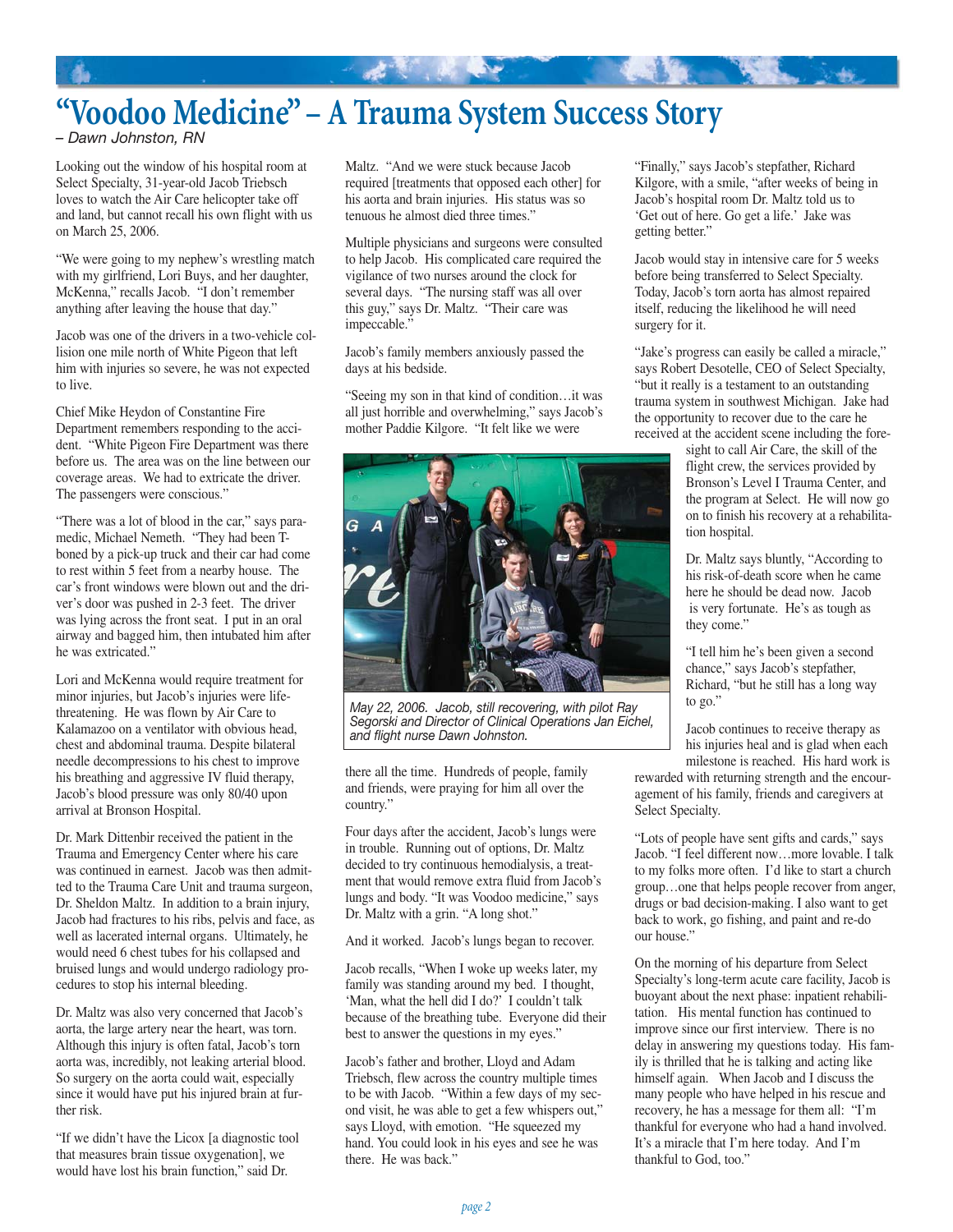

*– Kevin Franklin; RN, EMT-P*

The personnel at West Michigan Air Care (Air Care) are committed to providing the best pre-hospital and interhospital medical care. In order to accomplish this goal, all staff participates in ongoing activities directed towards improving our operations and care of patients. The medical crew is responsible for developing and participating in research that affects the care we provide.

In the past decades pharmacological agents have been employed to improve intubation success rates of patients that do not have complete loss of muscle tone. A number of techniques and medications have been used with varying success. Medication Assisted Intubation (i.e., RSI) is becoming more common in the pre-hospital environment for Field Paramedics and Flight Crews. At Air Care our current work on MAI's is focused on identifying medications used in current practice and evaluating the evidence to support their use. Each medication is being evaluated for its efficacy in improving intubation conditions while limiting side effects from this invasive procedure.

Over the past year four personnel from the medical crew have been actively involved in researching our current practice with MAI and how it can become better. These personnel include Bob Mayberry, RN, EMT-P, Glenn Ekblad, DO, and Medical Director for Air Care, Paul Horvath, MD, Emergency Medicine resident for Kalamazoo Center for Medical Studies (KCMS) and Kevin Franklin, RN, EMT-P.

Formerly the MAI protocol was displayed in a single flowchart, that was found to be difficult to interpret, and had multiple side notes, and failed to address different patient populations. After review of published articles, in addition to multiple currently accepted Emergency Medicine Texts used in the United States, an easy to read Matrix to facilitate the right medications for the

right patient populations, was designed by Bob Mayberry, RN, EMT-P. In addition, a larger review of over 500 published articles is being evaluated by the MAI researchers to provide further evidence to support our findings and improve upon the MAI matrix. The patient populations currently being evaluated are Hypertensive patients, Head Injury patients with increased intracraAir*Waves* I will discuss the sedatives and neuromuscular blocking agents that one may employ in order to provide the best pharmacological advantage for emergency intubation.

The first medication that has become standardized in emergency intubation and specifically with MAI is the use of oxygen. Since normal atmospheric oxygen is present at 21% and normal end



*Current Matrix in use for Air Care. Practitioners are encouraged to use the matrix to assist in clinical practice. Readers are hereby advised that they may not reproduce or distribute any material under different authorship that is published by Air Care in the* Air*Waves without the express permission of all authors.* 

nial pressure, Normotensive patients, Hypotensive patients, Restrictive Airway Disease patients, Difficult Airway patients and Near Resuscitation patients (Crash patients).

Initiation of the Airway Matrix above has resulted in improved compliance with established medication regimens for the noted populations by the Flight Crew(s) involved. In addition it has provided evidence to the appropriate use of particular medications in particular patient populations to limit the side effects associated with intubation via direct laryngoscopy.

**In this first part, of a 4 part series,** I will discuss the need for 2 of the 4 premedications that are currently used in practice by Air Care, as well as list the major references that we have sited for these. In upcoming editions of

expiratory oxygen is ~16-18 %, each patient has a large percentage of Nitrogen that makes up  $\sim 80\%$  of their Tital Volume (Vt). In MAI it has been found that at least  $3 - 5$  minutes of 100% oxygen administered with a snug fitting mask is necessary to displace the Nitrogen present in normal atmospheric air 1,2,3,4,5,6. This increases their reserve oxygen supply to 5x normal prior to the intubation attempt. This in turn allows a longer period of tolerated apnea after administration of a NMB.

For patients that are in acute distress and have poor oxygen saturation even with 100% oxygen, a bag valve mask (BVM) assist prior to and during intubation has been shown to provide the patient with a buffered time to complete laryngoscopy and intubation 1,2,4,6,7. This pre-medication step has resulted in a significant decrease in the amount of desaturation